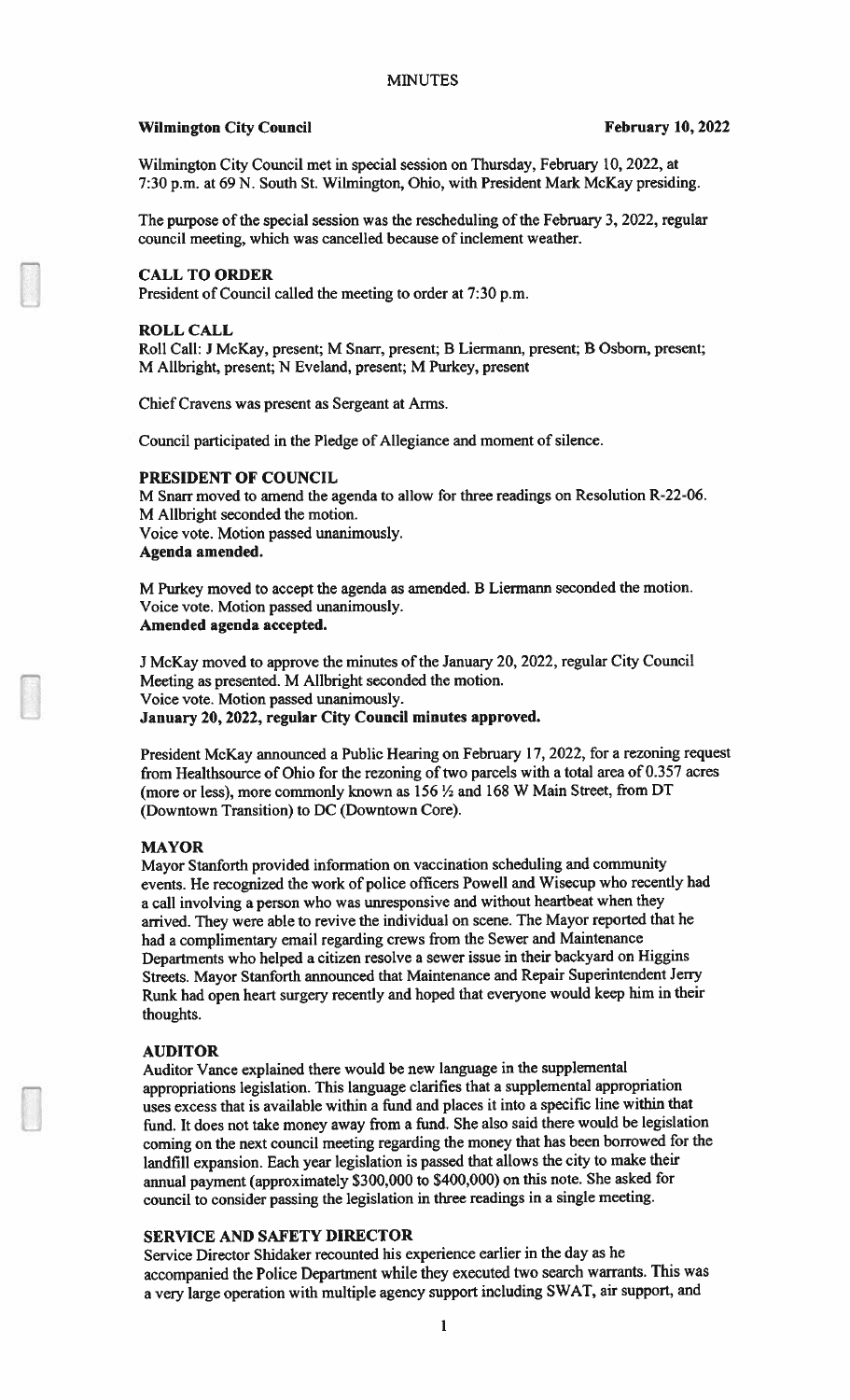approximately 75 officers from three counties. He said that he had a neighbor approach him after the raid who thanked the city for addressing the issues that were going on at that house.

Service Director Shidaker gave a Power Point presentation on an application recently submitted to the state that, if funded, would allow the city to use safety funds to build pedestrian crossings at various locales. The locations submitted include Holmes Elementary, W Locust Street between South and Mulberry. N. South Street between Birdsall and Vine, Nelson Avenue at the trail, S. South Street just south of Sugartree, Mulberry Street at the trail, and Thome Avenue between the school and athletic fields. The state has the option to fund all, selected locations, or none of the crossings.

## COUNCIL COMMITTEE REPORTS AND ACTION

CITY REVITALIZATION COMMITTEE - J McKay - No report.

#### CITY SERVICES COMMITTEE

N Eveland gave a recap of items discussed at the last City Services Committee Meeting. Options are being explored to repair the eastern bridge at the cemetery. This will be a major repair, with an estimated cost of over \$100,000.

Eveland also spoke about a program to address homelessness called H.O.T. — Homeless Outreach Taskforce. This program has been successful in Wichita, Kansas, and involves providing homeless with the support they need to get access to local resources and to become reunited with families. He explained that in the program, the Police Department could act as the lynchpin to bring all of the resources together. Commissioner Mike McCarty also spoke on the program and for the need for better mental health and addiction resources in the City. Michael Snarr suggested the program be put in front of the local Coalition on Homeless to make sure there is no redundancy in efforts.

Eveland said the traffic signal on Rombach and Elizabeth was addressed in committee and they were told they city may need to allocate more funds to install this signal.

#### FINANCE COMMITTEE -

M Allbright introduced Ordinance 0-22-03 Making Supplemental Appropriations.

M Allbright moved to have the first reading on Ordinance 0-22-03 by title only. B Osbom seconded the motion.

Discussion:

a) From 110.120.5284 "Workers Comp — Comp Management" to 110.120.5282 "Property Casualty" the sum of \$10.88.

Voice vote. Motion passed unanimously.

## Director of Law read Ordinance 0-22-03 by title only

M Allbright moved to suspend the rules and regulations and have the second and third readings on Ordinance 0-22-03 by title only. M Snarr seconded the motion. Roll call vote: McKay. aye; Snarr. aye; Liermann, aye; Osborn, aye; AHbright, aye; Eveland, aye; Purkey, aye. Motion passed.

Director of Law read Ordinance 0-22-03 by title only.

M Aflbright moved for passage of Ordinance 0-22-03. B Osbom seconded the motion. Roll call vote: Snarr. aye; Liermann, aye: Osbom. aye: Allbright. aye; Eveland. aye; Purkey, aye; McKay, aye. Motion passed.

## Ordinance 0-22-03 passed as presented.

M Allbright introduced Ordinance 0-22-04 Making Miscellaneous Transfers.

M Allbright moved to have the first reading on Ordinance 0-22-04 by title only. <sup>B</sup> Osbom seconded the motion.

Discussion:

a) From the excess funds of the SCRAM Fund to 285.150.5269 "Misc.

Services" the sum of \$5000.00.

Voice vote. Motion passed unanimously.

Director of Law read Resolution Ordinance 0-22-04 by title only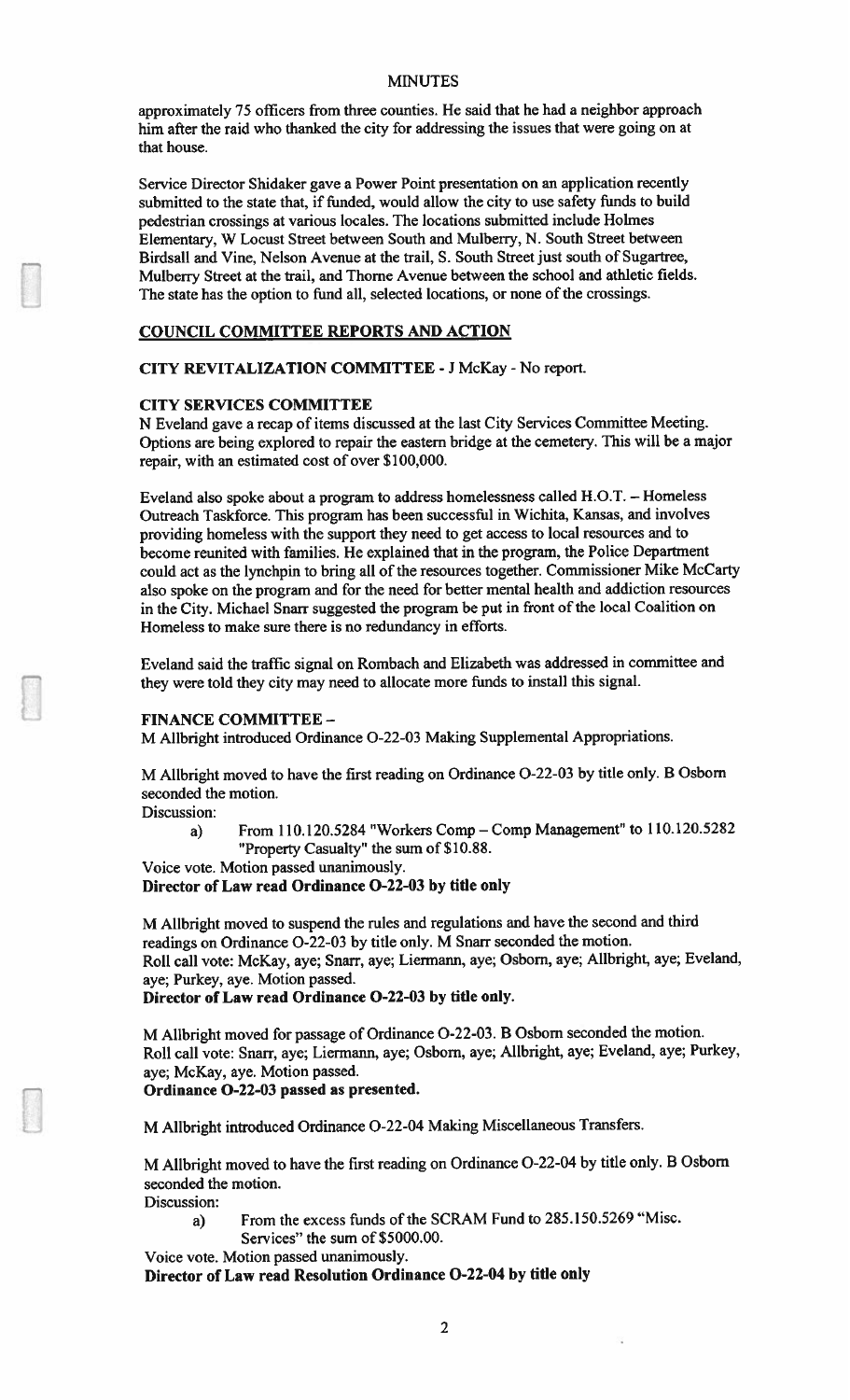M Allbright moved to suspend the rules and regulations and have the second and third readings on Ordinance 0-22-04 by title only. <sup>M</sup> Osbom seconded the motion. Roll call vote: Liermann, aye; Osborn, aye; Allbright, aye; Eveland, aye; Purkey, aye; McKay, aye; Snarr, aye. Motion passe& Director of Law read Ordinance O-22-04 by title only.

M Alibright moved for passage of Ordinance 0-22-04. <sup>B</sup> Osborn seconded the motion. Roll call vote: Osbom, aye; Allbright, aye; Eveland. aye; Purkey, aye; McKay, aye; Snarr, aye; Liermann, aye. Motion passed. Ordinance 0-22-04 passed as presented.

JUDICIARY COMMITTEE - M Purkey - No report.

#### PUBLIC WORKS COMMITTEE

M Snarr said Commissioner Mike McCarty was at the meeting to presen<sup>t</sup> <sup>a</sup> check to the Sanitation Department for <sup>a</sup> gran<sup>t</sup> from the Clinton County Solid Waste Management District (CCSWMD).

Jeff Walls from the CCSWMD explained the gran<sup>t</sup> was to help offset costs for sorting recyclables. Commissioner McCarty presented Cody Romohr, Sanitation Department Superintendent, with <sup>a</sup> \$10,000 check.

M Snarr brought forth Ordinance 0-22-02 Amending Section 929.06, Bulk Water Purchasing, of the Codified Ordinances.

M Snarr moved to suspen<sup>d</sup> the rules and regulations and have the second and third readings on Ordinance 0-22-02 by title only. <sup>J</sup> McKay seconded the motion. Discussion: None.

Roll call vote: Alibright, aye; Eveland, aye; Purkey, aye; McKay, aye: Snarr, aye; Liermann, aye; Osborn, aye. Motion passed.

Director of Law read Ordinance 0-22-02 by title only.

M Snarr moved for passage of Ordinance 0-22-02. <sup>M</sup> Purkey seconded the motion. Roll call vote: Eveland, aye; Purkey, aye; McKay, aye; Snarr, aye; Liermann. aye; Osbom. aye; Allbright, aye. Motion passed.

Ordinance 0-22-02 passed as presented.

M Snarr announced there would a presentation by the Clinton County Solid Waste Management District regarding the Solid Waste Management Plan.

Jaimie Zawili presented <sup>a</sup> Power Point outlining the Solid Waste Management Plan of the Clinton County Solid Waste Management District. The <sup>p</sup>lan was originally ratified in <sup>2016</sup> and is <sup>a</sup> 15-year <sup>p</sup>lan. Every five years, the <sup>p</sup>lan is updated and must be ratified by all jurisdictions within the Solid Waste Management District. The <sup>p</sup>lan will have no increases for the next seven years, after which time any increases will need to be discussed prior to implementation. Additionally, they hope to provide more gran<sup>t</sup> money to jurisdictions within the district. The entire <sup>p</sup>lan can be found on the Clinton County Solid Waste Management District website. The deadline for ratification is prior to the end of February.

M Snarr introduced Resolution R-22-06 Approving the Solid Waste Management Plan of the Clinton County Solid Waste Management District.

M Snarr moved to have the first reading on Resolution R-22-06 by title only. <sup>M</sup> Purkey seconded the motion. Discussion: None. Voice vote. Motion passed unanimously. Director of Law read Resolution R-22-06 by title only

M Snarr moved to suspen<sup>d</sup> the rules and regulations and have the second and third readings on Resolution R-22-06 by title only. <sup>M</sup> Purkey seconded the motion. Roll call vote: Purkey, aye; McKay, aye; Snarr, aye; Liermann, aye; Osborn, aye; Allbright, aye; Eveland, aye. Motion passed.

Director of Law read Resolution R-22-06 by title only.